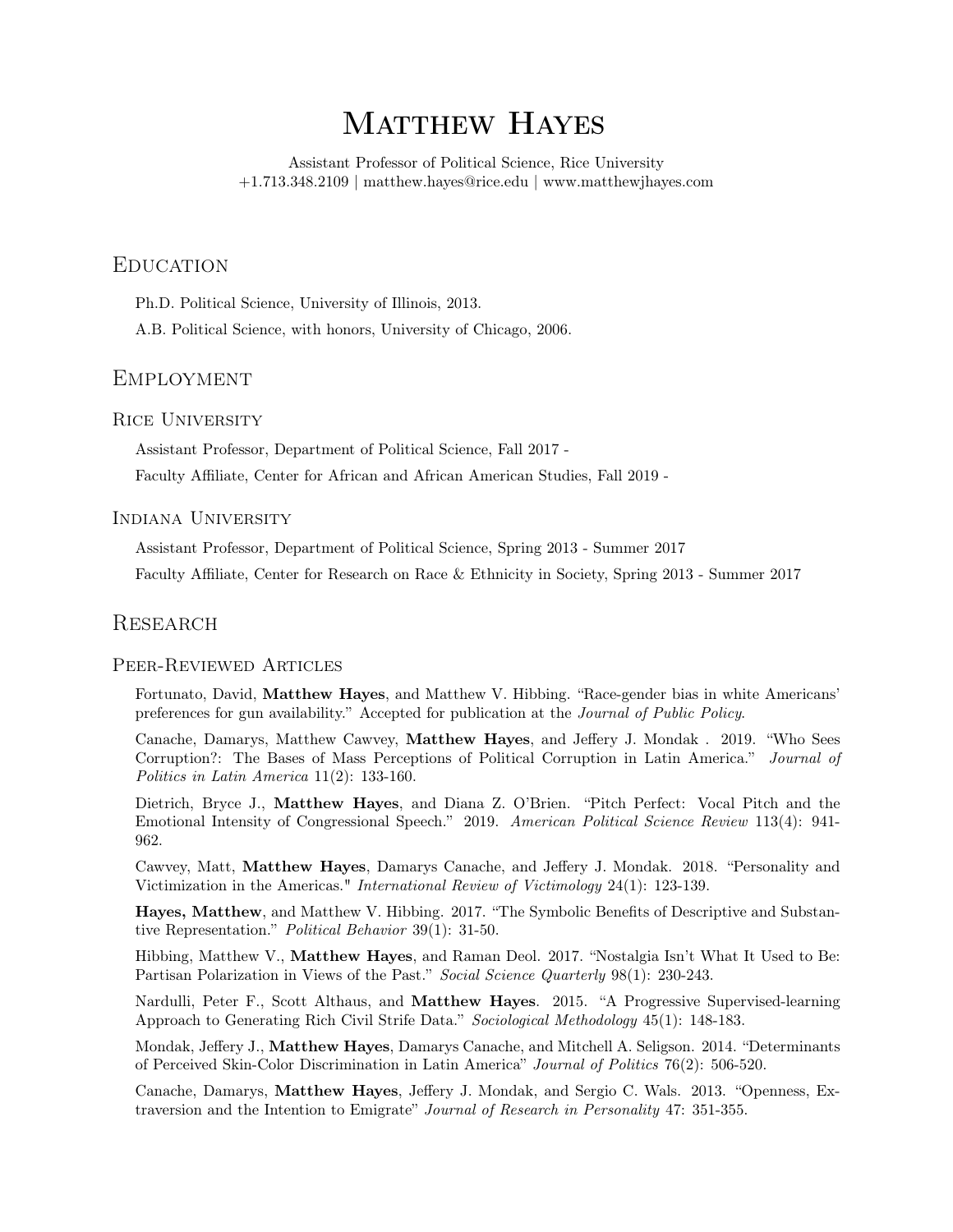Hayes, Matthew, Matthew V. Hibbing, and Tracy Sulkin. 2010. "Redistricting, Responsiveness, and Issue Attention." Legislative Studies Quarterly 35, no. 1: 91-115.

#### Book Chapters

Cawvey, Matthew, Matthew Hayes, Damarys Canache, and Jeffery J. Mondak. 2018. "Biological and Psychological Influences on Interpersonal and Political Trust." In Oxford Handbook of Social and Political Trust, edited by Eric M. Uslaner. Oxford University Press.

Cawvey, Matthew, Matthew Hayes, Damarys Canache, and Jeffery J. Mondak. 2017. "Personality and Political Behavior." In Oxford Research Encyclopedia of Politics (online), edited by William R. Thompson.

Jeffery J. Mondak, Matthew Hayes, and Damarys Canache. 2017. "Biological and psychological influences on political trust." In Handbook on Political Trust, edited by Sonja Zmerli and Tom van der Meer, pages 143-159. Edward Elgar Publishing.

Huckfedlt, Robert, Jeffery J. Mondak, Matthew Hayes, Matthew T. Pietryka, and Jack Reilly. 2013. "Networks, Interdependence, and Social Influence in Politics." In Oxford Handbook of Political Psychology, edited by Leonie Huddy, David O. Sears, and Jack S. Levy, pages 662-698. Oxford University Press.

#### OTHER PUBLICATIONS

Hayes, Matthew. 2015. Review of Metaracism: Explaining the Persistence of Racial Inequality by Carter A. Wilson. Perspectives on Politics. Volume 13, Issue 4: 1170-1172.

Hayes, Matthew and Marques Zárate. 2020. "African American Representation." In Voting and Political Representation in America: Issues and Trends, edited by Mark P. Jones.

Hayes, Matthew and Marques Zárate. 2020. "Literacy Tests." In Voting and Political Representation in America: Issues and Trends, edited by Mark P. Jones.

Hayes, Matthew and Marques Zárate. 2020. "Majority-Minority Districts." In Voting and Political Representation in America: Issues and Trends, edited by Mark P. Jones.

#### Works in progress

Hayes, Matthew and Elizabeth Mitchell. "What's in a Name? An Experimental Analysis of Signaling Race, Ethnicity, and Gender Using Names" Under review.

Dietrich, Bryce J., Matthew Hayes, Saumil Dharia, and Stella-Leonie Wancke. "Symbols of the Struggle: Descriptive Representation and Issue-Based Symbolism in Congress"

Hayes, Matthew and Bryce J. Dietrich. "Race, Deliberation, and Voter Identification Laws."

Hayes, Matthew, Cara Wong, Chera LaForge, Mark Fredrickson, and Andrew Bloeser. "Elected Officials, Empowered Voters: The Impact of Descriptive Representation on Voter Turnout."

Zàrate, Marques, and Matthew Hayes. "Political Trust Moderates the Relationship between Anxiety and Political Participation"

## **PRESENTATIONS**

#### CONFERENCE PARTICIPATION

2020 International Society for Political Psychology (declined due to Covid-19)

2019 International Society for Political Psychology, Southern Political Science Association

2018 Politics of Race, Immigration, and Ethnicity Consortium (University of Houston)

2017 Midwest Political Science Association, Western Political Science Association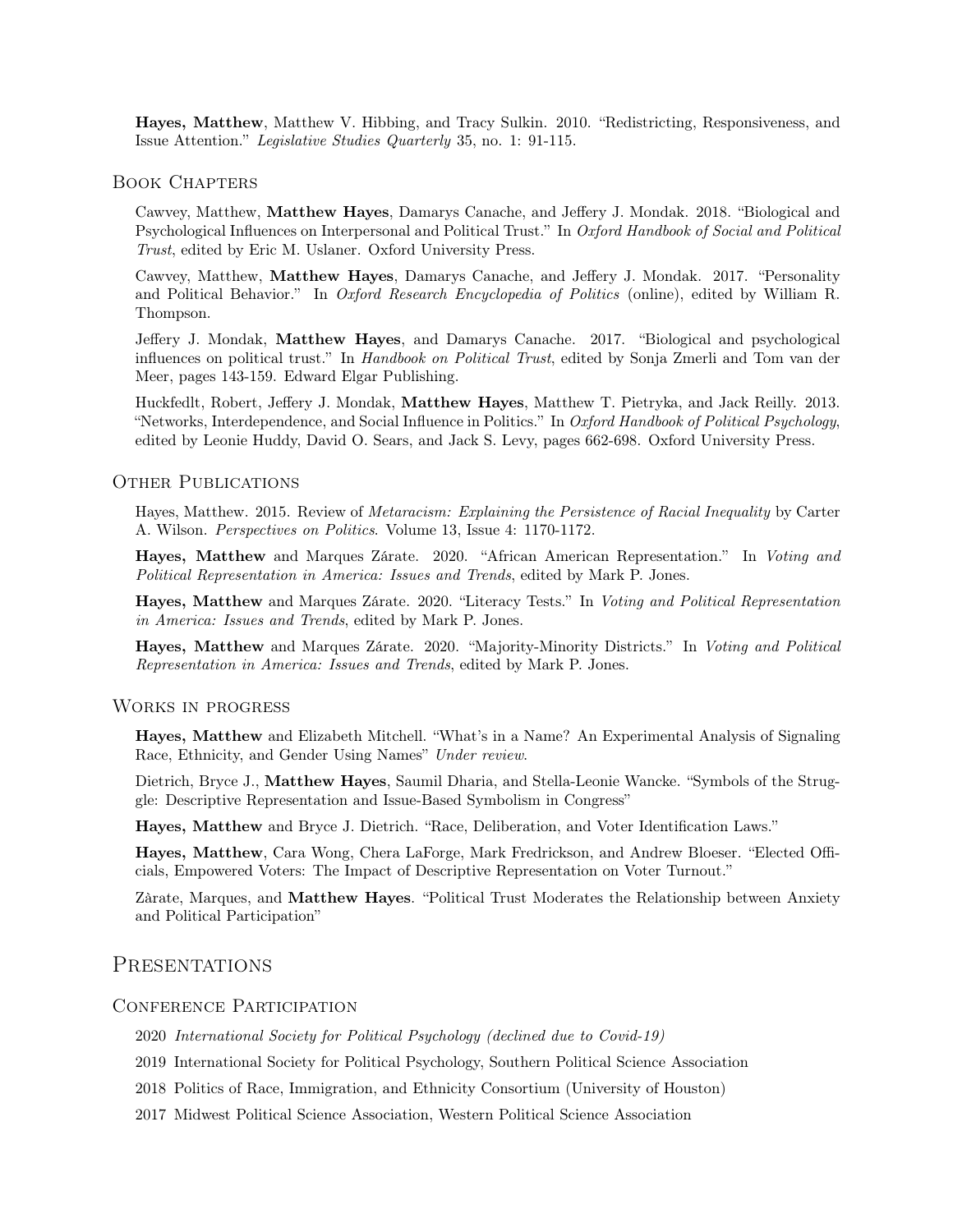- 2016 American Political Science Association, Midwest Political Science Association, Southern Political Science Association
- 2015 American Political Science Association, Midwest Political Science Association
- 2014 International Society for Political Psychology
- 2011 American Political Science Association, International Studies Association, Midwest Political Science Association
- 2008 American Political Science Association

#### Workshops and Invited talks

- 2020 Florida State University, Political Science Speaker Series
- 2020 University of Texas, American Politics Speaker Series
- 2020 University of North Carolina, American Politics Research Group
- 2019 University of Georgia, Southern Political Psychology Workshop

#### Public Lectures and Guest Presentations

- 2020 "Reflections on Juneteenth," Rice University (June 19)
- 2020 "Relations and Divides in a Diverse City," Rice University, (March 5)
- 2018 "Inside the 2018 Midterm Elections: Races and Issues," Glasscock School for Continuing Studies, Rice University (October 9)
- 2018 Dr. Martin Luther King Jr. Vigil Panel, Black Student Association, Rice University (January 14)

# **TEACHING**

#### COURSES TAUGHT

- POLI 325 "African American Politics." Rice University, Fall 2017, 2018, 2019.
- POLI 480 "Political Behavior." Rice University, Spring 2019, Fall 2019.
- POLI 535 "Race, Ethnicity, and US Politics." Rice University, Fall 2018.
- POLI 539 "Political Psychology." Rice University, Spring 2018, Spring 2020.
- POLS-Y200 "Political Representation in America." Indiana University, Fall 2013.
- POLS-Y321 "Media and Politics." Indiana University, Fall 2015, Spring 2016.
- POLS-Y325 "African American Politics." Indiana University, Fall 2013, 2014, 2015.
- POLS-Y490 "Political Polarization, Gridlock, and American Democracy." Indiana University, Spring 2014, 2015.
- POLS-Y490 "Race, Ethnicity, Immigration, and Politics." Indiana University, Spring 2013.
- POLS-Y580 "Research Design." Indiana University, Spring 2014, 2015, 2016.
- POLS-Y661 "Political Psychology." Indiana University, Fall 2014.

## GRADUATE STUDENT RESEARCH SUPERVISION AND AWARDS

DISSERTATION COMMITTEES: Yuki Atsusaka (Rice University, *ongoing*), Alex Badas (Indiana University, 2016), Joseph Bolinger (Indiana University School of Public and Environmental Affairs, 2016), NaLette Brodnax (Indiana University School of Public and Environmental Affairs, 2017), Raul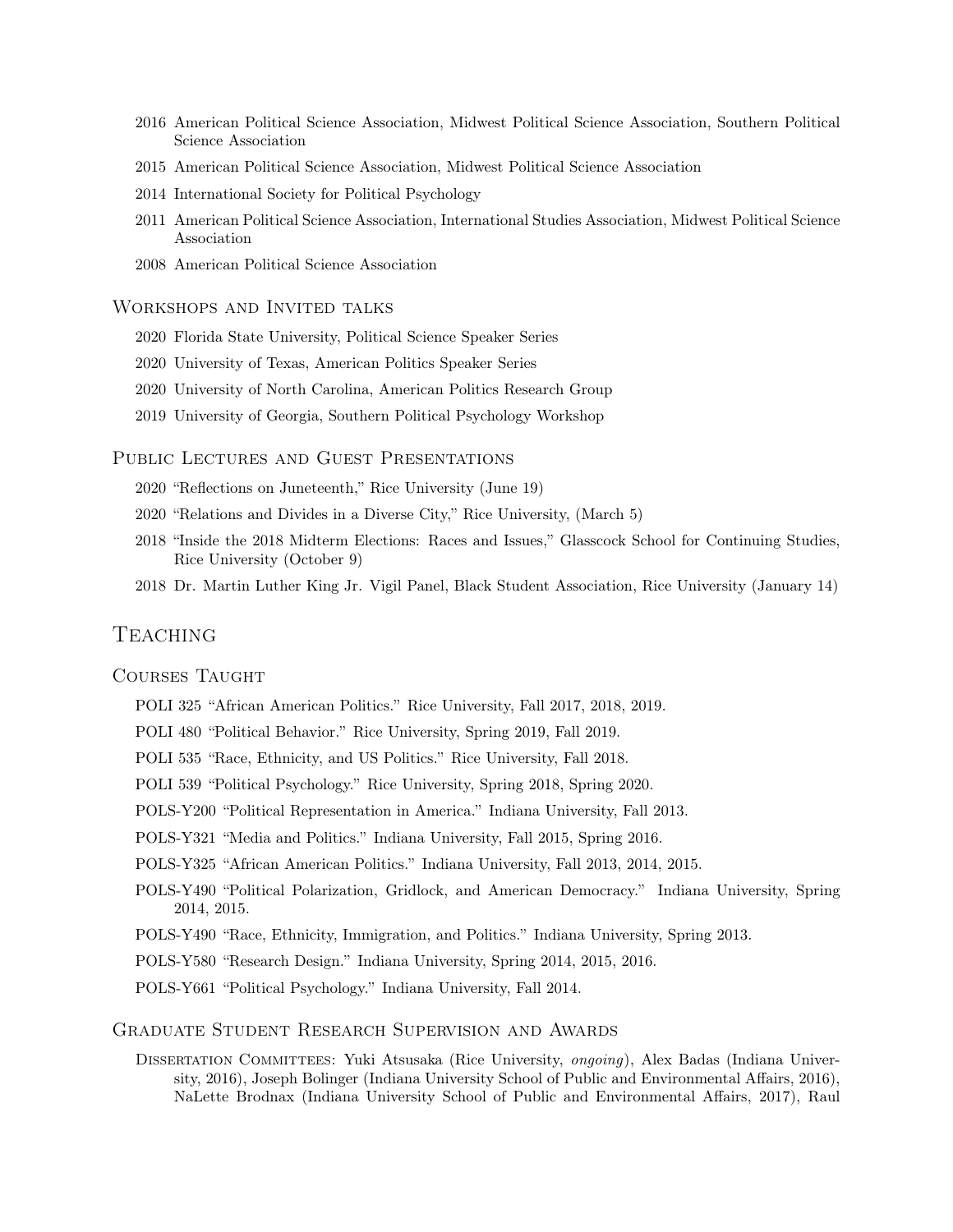Casarez (Rice University Department of Sociology, ongoing), Julian Culver (Rice University Department of Sociology, ongoing), Matt Fowler (Indiana University, 2017), Matt Lamb (Rice University, 2020), Carly Mayes (Rice University, ongoing), Enrique Quezada (Rice University, ongoing), Katelyn Stauffer (Indiana University, 2017), Tom Wonder (Indiana University, 2018), Luke Wood (Indiana University, 2018), Marques Zárate (Rice University, ongoing).

- SECOND YEAR, EXAMINATION, AND MASTER'S COMMITTEES: Colin Fisk (Indiana University, 2017), Eric R. Schmidt (Indiana University, 2016), Samuel York (Rice University, 2018), Sean Fedorko (Indiana University, 2014).
- APSA Minority Fellows Program: Marques Zárate (Rice University, 2020).

Undergraduate Student Research Supervision and Awards

- Research Mentor: Lauren Palladino (Rice University Undergraduate Scholars Program, 2019), Jasmine Smith (Indiana University CRRES Undergraduate Research Program, 2016).
- Senior Honors Theses: Elizabeth Mitchell (Indiana University, 2016), Lauren Palladino (Rice University, ongoing), Jasmine Smith (Indiana University, 2017), Kelsey Gorman (Indiana University, 2015).
- Hudspeth Award for Best Undergraduate Seminar Paper in Political Science: Emily Klineberg (Rice University, 2020).

# **GRANTS**

Race and Anti-Racism Research Fund for "Media Bias in the Perceived Viability of BIPOC Candidates," (Co-PI: Diana Z. O'Brien). 2020. \$10,600.

George R. Brown Teaching Grant for "Inquiry-Based Learning with the Collaborative Multiracial Post-Election Survey." 2020. \$2,000.

Doerr Institute for New Leaders Innovation Award for "Racial and Ethnic Gender Attitudes Towards Leadership." 2019. \$42,655.

Rice University Creative Ventures Fund for "Texas American Politics Conference." 2019. \$9,475.

Rice University Creative Ventures Fund for "Workshop on the Representation of Marginalized Groups." 2018. \$10,000.

National Science Foundation Collaborative Research Grant Proposal for "Deliberation, Lawmaking, and Voter Identification Laws," (Co-PI: Bryce J. Dietrich). 2018 (Submitted). \$248,605.

Center for Research on Race and Ethnicity in Society (CRRES) at Indiana University. Faculty Seed Grant for "Race and Voter Identification Laws." 2015. \$4,650.

## Honors and Awards

Sophia Meyer Farb Prize for Teaching Finalist. Phi Beta Kappa, Beta of Texas Chapter, Rice University. 2019.

Artinian Travel Award, Southern Political Science Association. Spring 2016.

Outstanding Black Faculty or Staff Nominee, Neal-Marshall Black Culture Center, Indiana University. Spring 2014.

List of Teachers Ranked as Excellent by their Students (top 10%), University of Illinois. Fall 2012.

List of Teachers Ranked as Excellent by their Students, University of Illinois. Fall 2009.

University of Illinois Graduate College Fellowship, University of Illinois. Fall 2006-Spring 2009.